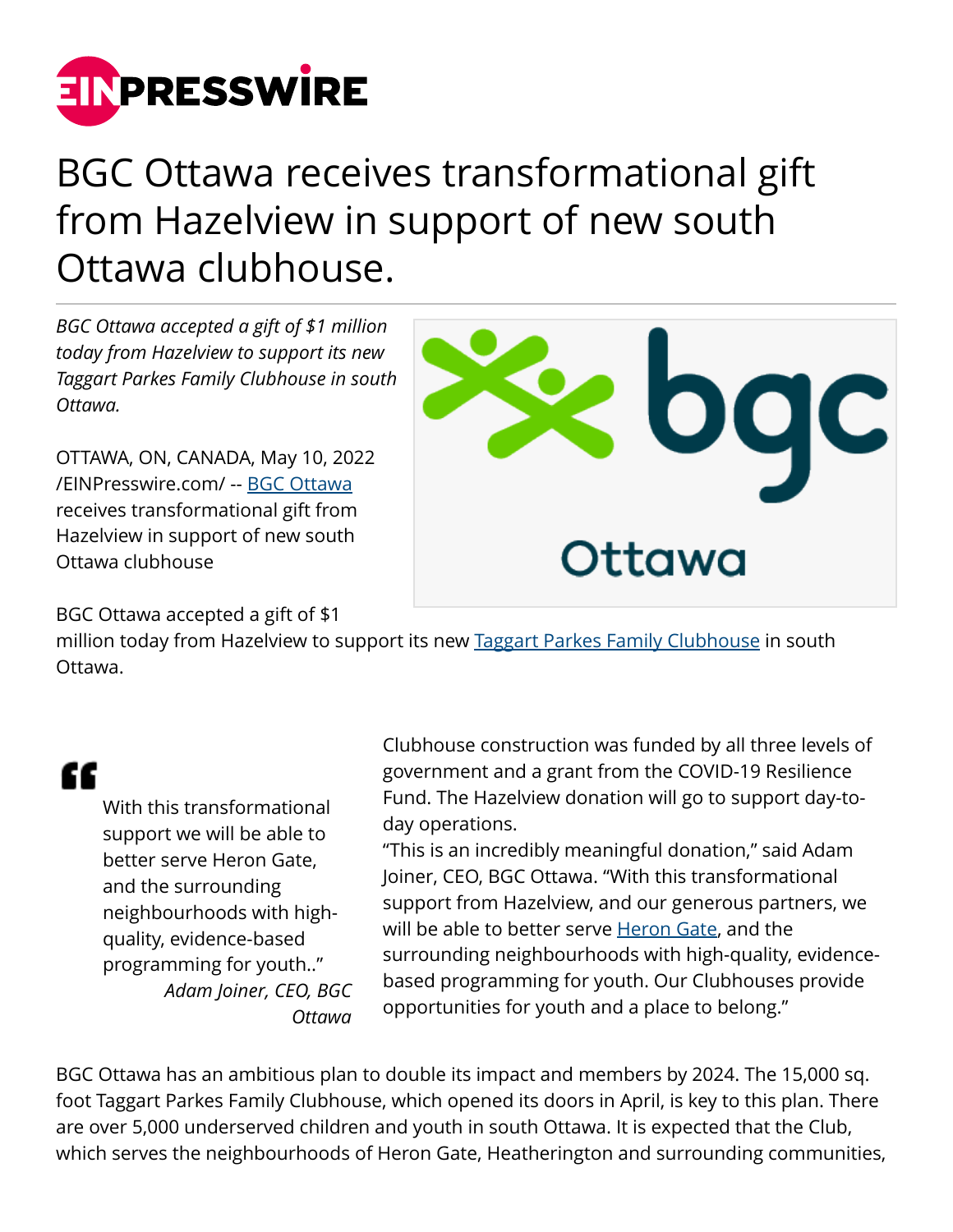will see 200 children each day during peak capacity.

The Hazelview donation is part of their continued investment in Heron Gate and surrounding communities. Hazelview is an investor, owner, developer, and manager of real estate across Canada, including in the Heron Gate neighbourhood of Ottawa where it currently manages over 1800 multi-residential rental suites.

"Hazelview's commitment to the Heron Gate Social Framework is something we take very seriously. That includes helping to create training, educational, and employment opportunities for residents of Heron Gate. We too believe that 'Opportunity Changes Everything'," said Colleen Krempulec, SVP, Brand Marketing & Corporate Social Responsibility, Hazelview. "We are grateful for the opportunity to support the extraordinary work that BGC Ottawa is doing in the south Ottawa area."

The Hazelview donation will support afterschool bus service from Heron Gate to the clubhouse, and full funding of the Heatherington Leaders4Life program which includes leadership activities, plus mentoring and tutoring programs at the new Clubhouse. In addition, the BGC Ottawa community kitchen will be named in honour of a Heron Gate community champion. BGC Ottawa's Community Kitchen supplies nutritious afterschool snacks to children to aid in learning.

 $-B<sub>0</sub>$  -

## ABOUT BGC OTTAWA

For almost one hundred years, BGC Ottawa, a registered charity, provides free programs and services to almost 5,000 young people in 19 neighbourhoods. We offer supportive places where all kids and teens, of all backgrounds, can experience new opportunities, overcome barriers, and develop confidence and skills for life. From anti-racism to Reconciliation to LGBTQ2S+, food security to scholarships to job readiness, our Clubs battle systemic issues with systemic solutions.

## MEDIA CONTACT

Jessie-Lee Wallace Director, Major Gifts & Communications BGC Ottawa 613-232-0925 x1225/jlwallace@bgcottawa.org

Jessie-Lee B. Wallace Boys and Girls Club of Ottawa (BGC Ottawa) +1 613-232-0925 ext. 1225 [email us here](http://www.einpresswire.com/contact_author/3480302)